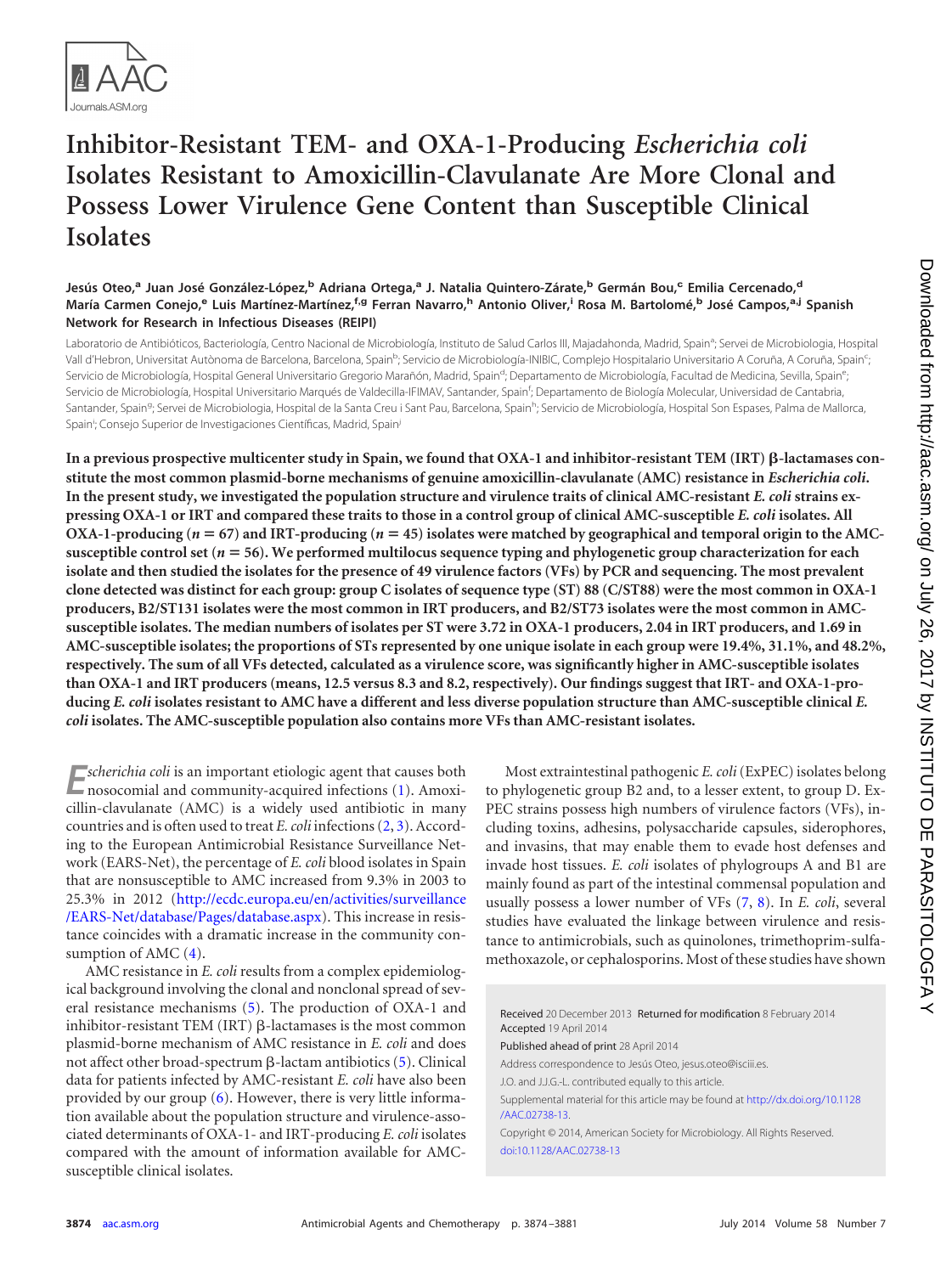|                                            |                                     | Result by resistance mechanism         |                               | $P$ value $^b$           |                             |                                  |                                     |
|--------------------------------------------|-------------------------------------|----------------------------------------|-------------------------------|--------------------------|-----------------------------|----------------------------------|-------------------------------------|
| Population and virulence<br>marker         | $OXA-1$<br>production<br>$(n = 67)$ | <b>IRT</b><br>production<br>$(n = 45)$ | AMC susceptible<br>$(n = 56)$ | $OXA-1$ vs<br><b>IRT</b> | OXA-1 vs AMC<br>susceptible | <b>IRT</b> vs AMC<br>susceptible | AMC resistant vs<br>AMC susceptible |
| No. $(\%)$ of isolates                     |                                     |                                        |                               |                          |                             |                                  |                                     |
| From urine                                 | 49(73.1)                            | 35(77.8)                               | 41(73.2)                      | 0.65                     | 1                           | 0.65                             | 0.85                                |
| Invasive                                   | 11(16.4)                            | 1(4.4)                                 | 10(17.9)                      | 0.07                     |                             | 0.07                             | 0.22                                |
| From females                               | 36(53.7)                            | 30(66.7)                               | 33(58.9)                      | 0.23                     | 0.70                        | 0.54                             | 1                                   |
| From patients >65 yr of age                | 46(68.7)                            | 20(44.4)                               | 22(39.3)                      | 0.01                     | 0.002                       | 0.69                             | 0.01                                |
| No. of STs                                 | 18                                  | 22                                     | 33                            |                          |                             |                                  |                                     |
| Median (range) no. of isolates<br>per ST   | $3.72(1-25)$                        | $2.04(1-8)$                            | $1.69(1-12)$                  |                          |                             |                                  |                                     |
| No. (%) of single isolates by<br><b>ST</b> | 13(19.4)                            | 14(31.1)                               | 27(48.2)                      | 0.18                     | 0.009                       | 0.10                             | 0.03                                |
| No. (%) of isolates by                     |                                     |                                        |                               |                          |                             |                                  |                                     |
| phylogroup                                 |                                     |                                        |                               |                          |                             |                                  |                                     |
| B <sub>2</sub>                             | 23(34.3)                            | 24(53.3)                               | 59 (69.6)                     | 0.53                     | 0.0001                      | 0.1                              | 0.001                               |
| <b>B2/ST131</b>                            | 22(32.8)                            | 8(17.8)                                | 3(5.36)                       | 0.08                     | 0.0001                      | 0.06                             | 0.0008                              |
| <b>B2/ST73</b>                             | 1(1.5)                              | 5(11.1)                                | 12(21.4)                      | 0.04                     | 0.0005                      | 0.19                             | 0.003                               |
| $\mathcal{C}$                              | 36(53.7)                            | 8(17.8)                                | 5(8.9)                        | 0.0002                   | < 0.0001                    | 0.23                             | < 0.0001                            |
| C/ST88                                     | 25(37.3)                            | $\mathbf{0}$                           | $\boldsymbol{0}$              | < 0.0001                 | < 0.0001                    |                                  | < 0.0001                            |
| Virulence score (range)                    | $8.3(1-13)$                         | $8.2(2-17)$                            | $12.5(1-19)$                  | 0.2722                   | < 0.0001                    | < 0.0001                         | < 0.0001                            |

<span id="page-1-0"></span>**TABLE 1** Different population markers indicating genetic and virulence variations between OXA-1-producing-, IRT-producing, and susceptible *Escherichia coli* isolates*<sup>a</sup>*

*<sup>a</sup>* IRT, inhibitor resistant TEM; AMC, amoxicillin-clavulanate; ST, sequence types.

*<sup>b</sup>* Boldface data indicate statistically significant differences.

that antibiotic-susceptible *E. coli* isolates are usually more virulent than resistant ones [\(9](#page-6-8)[–](#page-6-9)[11\)](#page-6-10). However, in the last few years, *E. coli* group B2 clones possessing a high number of VFs and resistance to several antimicrobials have emerged (i.e., sequence type [ST] 131 [ST131]) [\(12](#page-6-11)-[14\)](#page-6-13). According to recent data [\(15\)](#page-6-14), eight phylogroups are now recognized: seven (A, B1, B2, C, D, E, F) belong to *E. coli sensu stricto*, whereas the eighth is *Escherichia* cryptic clade I.

Our hypothesis was that AMC, the antibiotic most consumed by far in Spain and other countries [\(3,](#page-6-2) [4\)](#page-6-3), could select for not only AMC resistance but also certain specific clones carrying AMC resistance [\(16\)](#page-6-15). To clarify this subject, the population structure of both resistant and susceptible isolates was studied in parallel. The objective of this study was to determine the population structure and virulence traits of clinical AMC-resistant *E. coli* isolates due to OXA-1 or IRT production in comparison with those of a control group of clinical AMC-susceptible *E. coli* isolates.

#### **MATERIALS AND METHODS**

**Study design and bacterial isolates.**As described previously [\(5\)](#page-6-4), 257 nonduplicated, AMC-resistant *E. coli* isolates were collected from clinical samples at seven Spanish hospitals in six geographic regions between January and March of 2010. Of these, all 112 (43.6%) isolates producing either OXA-1 ( $n = 67$ ) or IRT ( $n = 45$ ) were included in this study. The IRT types were TEM-40 ( $n = 15$ ), TEM-30 ( $n = 13$ ), TEM-33 ( $n = 5$ ), TEM-32 ( $n = 2$ ), TEM-34 ( $n = 2$ ), TEM-35 ( $n = 1$ ), TEM-54 ( $n = 1$ ), TEM-76 ( $n = 1$ ), TEM-79 ( $n = 1$ ), and TEM-185 ( $n = 4$ ). Among the 67 OXA-1-producing isolates, 25 (37.3%) were also CTX-M-15 producers.

Additionally, 56 AMC-susceptible (MIC  $\leq$  4/2  $\mu$ g/ml) clinical isolates were simultaneously collected at the participant hospitals to constitute the AMC-susceptible control group. These AMC-susceptible isolates were matched by geographical and temporal origin and were susceptible to several other  $\beta$ -lactam antibiotics. Susceptibility to AMC and other antibiotics, including ampicillin, cephalosporins, carbapenems, quinolones, aminoglycosides, and co-trimoxazole, was confirmed at the central reference laboratory, as described previously [\(5\)](#page-6-4).

In total, 168 *E. coli* isolates were included in this study: 67 OXA-1 producing isolates, 45 IRT-producing isolates, and 56 AMC-susceptible isolates. The origins of all the *E. coli* isolates included in this study are detailed in [Table 1.](#page-1-0)

**Molecular epidemiology, phylogenetic groups, and detection of serotypes O25b and O16.** The multilocus sequence types (MLSTs) and phylogenetic groups of all 168 *E. coli* isolates were determined. MLST was performed according to the University of Warwick (Warwick Medical School, Coventry, United Kingdom) scheme for *E. coli* developed by M. Achtman [\(http://mlst.warwick.ac.uk\)](http://mlst.warwick.ac.uk). The phylogenetic relationships among the different STs obtained were established according to the eBURST program, version 3.

In addition, serotypes O25b and O16 were identified by allele-specific PCRs as described previously [\(17,](#page-6-16) [18\)](#page-6-17).

Phylogenetic groups were determined both by the former method of Clermont et al. [\(19\)](#page-6-18) and by the recently updated method of Clermont et al.  $(15)$ .

**VFs.** In all 168 *E. coli* isolates, the presence of 49 virulence-associated genes, including 19 adhesins, 4 siderophores, 11 toxins, 6 capsule synthesis-associated genes, and 9 miscellaneous VF genes, was determined by multiplex PCRs using primers described previously [\(20](#page-6-19)[–](#page-6-20)[22\)](#page-6-21). Virulence scores were calculated for each isolate as the sum of all VFs detected; *pap*, *sfa*-*foc*, and *clbB*-*clbN* were counted only once regardless of the number of elements or subunits identified.

**Statistical analysis.** Differences in the prevalence of phylogroups and sequence types between the different groups were assessed by Fisher's exact test. Associations were determined by calculation of the odds ratio (OR) with 95% confidence intervals (CIs). The null hypothesis was rejected for data with  $P$  values of  $\leq$  0.05. Statistical analysis was performed using GraphPad Prism, version 3.02, software (GraphPad Software, Inc.,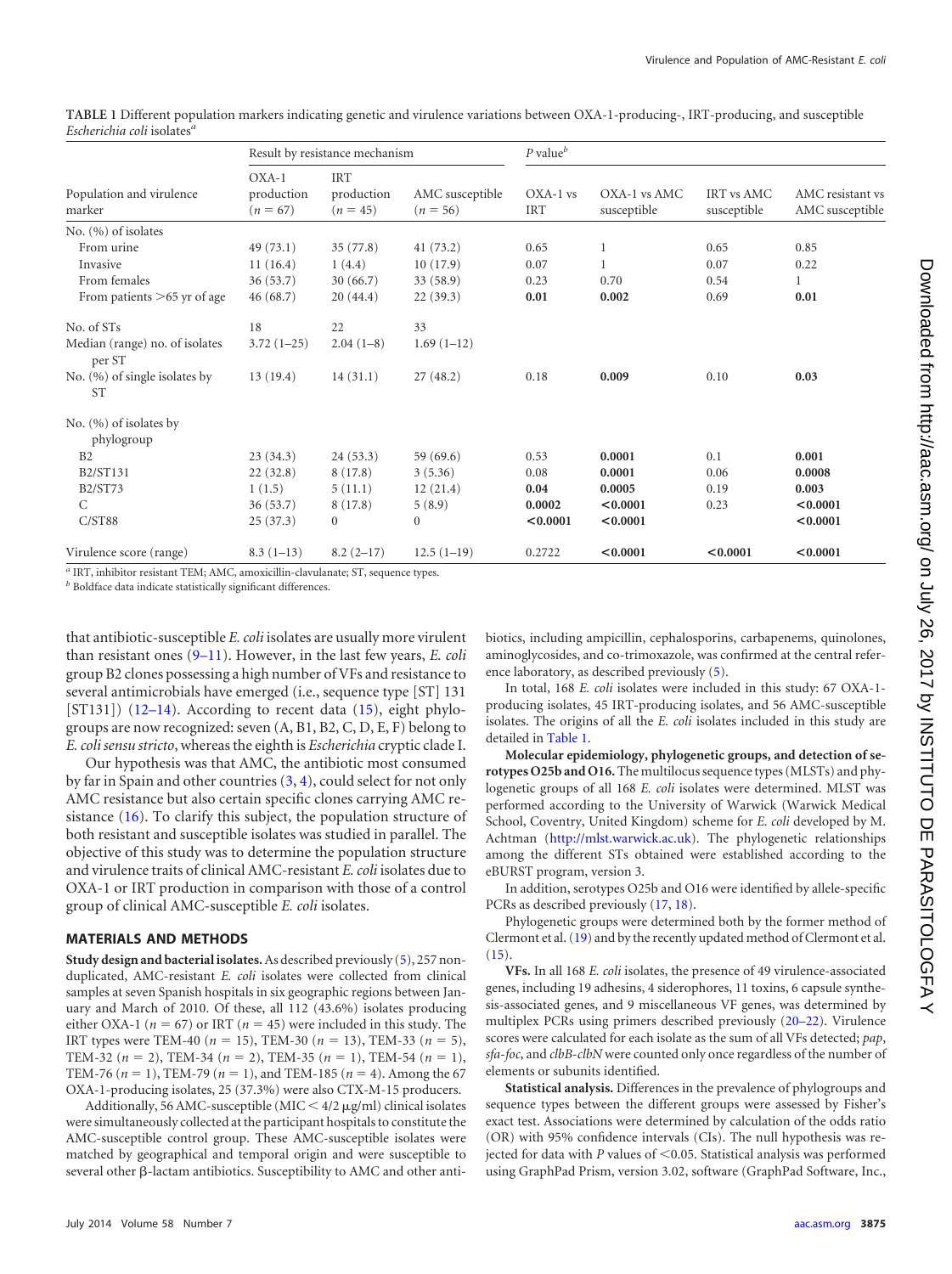

<span id="page-2-0"></span>**FIG 1** Distribution of phylogenetic groups among 67 OXA-1 producers, 45 IRT producers, and 56 susceptible *Escherichia coli* isolates. Phylogroup E isolates were not detected.

San Diego, CA). Virulence scores were compared by use of the Mann-Whitney U test.

### **RESULTS**

**Phylogenetic groups.** The distribution of the phylogenetic groups is depicted in [Fig. 1.](#page-2-0) OXA-1 producers mostly belonged to phylogroupsC and B2, most IRT producers belonged to phylogroup B2, and the vast majority of susceptible isolates were of the B2 phylogroup [\(Table 1\)](#page-1-0).

*E.coli* isolates producing OXA-1 but not CTX-M-15 extendedspectrum ß-lactamases (ESBLs) belonged to phylogroup C, but the majority of isolates (78.3%) producing OXA-1 plus CTX-M-15 belonged to phylogroup B2.

Of the 168 *E. coli* isolates, 55 (32.7%) belonged to newly described phylogroup C (29.1%) or F (3.6%). No phylogroup E isolates were detected.

By the former method of Clermont et al. [\(19\)](#page-6-18), 49 (29.2%) isolates were classified as phylogroup A; however, 45 of them (91.8%) were reclassified as phylogroup C.

**MLST results.** Eighteen different STs were identified among the 67 OXA-1-producing isolates (mean number of isolates per ST, 3.72; range, 1 to 25). Twenty-two different STs were identified among the 45 IRT-producing isolates (mean of number of isolates per ST, 2.04; range, 1 to 8), and the 56 AMC-susceptible isolates were identified to be 33 different STs (mean number of isolates per ST, 1.69; range, 1 to 12) [\(Tables 1](#page-1-0) and [2\)](#page-2-1). The proportions of STs represented by one unique isolate were 19.4% for the OXA-1 group, 31.1% for the IRT group, and 48.2% for the AMC-susceptible group [\(Table 1\)](#page-1-0).

The most prevalent ST was different for each group. In the OXA-1-producing isolates, ST88 (25 isolates, 37.3%) and ST131 (22 isolates, 32.8%) were the most common. In contrast, the IRTproducing isolates were most commonly ST131 (8 isolates, 17.8%), ST73 (5 isolates, 11.1%), and ST23 (5 isolates, 11.1%). Finally, ST73 (12 isolates, 21.4%) and ST95 (5 isolates, 8.9%) were the most common among the AMC-susceptible isolates [\(Table 2\)](#page-2-1). Four novel STs were identified: STs 3292, 3312, and 3361 in the AMC-susceptible group and STs 2817 and 3312 in the IRT-producing group.

To determine whether a specific sequence type was significantly correlated with an AMC resistance mechanism, we conducted further statistical analysis. We found that a number of sequence types were significantly more prevalent in one specific group. ST131 was more prevalent in the OXA-1-producing group  $(P = 0.0001)$  and in the IRT-producing group  $(P = 0.06)$  than in the AMC-susceptible group [\(Table 1\)](#page-1-0). ST88 was significantly more prevalent in the OXA-1-producing group than in the IRT-producing and AMC-susceptible groups  $(P < 0.0001)$  [\(Table 1\)](#page-1-0). ST73 was significantly more prevalent in the AMC-susceptible group than in the OXA-1-producing group ( $P = 0.0005$ ) [\(Table 1\)](#page-1-0). ST131 and ST73

<span id="page-2-1"></span>

| <b>TABLE 2</b> Distribution of STs and phylogenetic groups among             |  |
|------------------------------------------------------------------------------|--|
| IRT-producing, OXA-1-producing, and susceptible isolates <sup><i>a</i></sup> |  |

| Resistance mechanism<br>(no. of isolates) | ST complex<br>(no. of<br>isolates) | $ST(s)$ (no. of isolates, phylogenetic<br>group)                                                                                                    |
|-------------------------------------------|------------------------------------|-----------------------------------------------------------------------------------------------------------------------------------------------------|
| IRT                                       |                                    |                                                                                                                                                     |
| TEM-40 (15)                               | ST <sub>12</sub> (1)               | 12(1, B2)                                                                                                                                           |
|                                           | ST38 (1)                           | 38(1, D)                                                                                                                                            |
|                                           | ST73 (2)                           | 73 (2, B2)                                                                                                                                          |
|                                           | Singletons (11)                    | 131 (3, B2), 117 (2, F), 372 (2, B2),<br>491 (2, B2), 1193 (1, B2), 3312 (1,                                                                        |
|                                           |                                    | B2)                                                                                                                                                 |
| TEM-30 (13)                               | ST <sub>12</sub> (2)               | 12 (2, B2)                                                                                                                                          |
|                                           | ST23(2)                            | 23(1, C), 410(1, C)                                                                                                                                 |
|                                           | ST38 (1)                           | 38(1, D)                                                                                                                                            |
|                                           | ST73 (2)                           | 73 (2, B2)                                                                                                                                          |
|                                           | ST <sub>155</sub> (1)              | 155(1, B1)                                                                                                                                          |
|                                           | Singletons (5)                     | 127 (1, B2), 131 (3, B2), 767 (1, B1)                                                                                                               |
| Other IRT $(17)^b$                        | ST <sub>10</sub> (2)               | 10(1, C), 167(1, C)                                                                                                                                 |
|                                           | ST38(2)                            | 38(2, D)                                                                                                                                            |
|                                           | ST73 (2)                           | 73 (1, B2), 156 (1, B1)                                                                                                                             |
|                                           | ST23 (4)                           | 23 (4, C)                                                                                                                                           |
|                                           | ST95 (1)                           | 95 (1, B2)                                                                                                                                          |
|                                           | Singletons (6)                     | 131 (2, B2), 500 (1, B1), 949 (1, B1),<br>1196 (1, B1), 2817 (1, A)                                                                                 |
| OXA-1                                     | ST23 (30)                          | 88 (25, C), 23 (2, C), 90 (1, C), 410<br>(2, C)                                                                                                     |
|                                           | ST <sub>10</sub> (5)               | 10(3, C), 167(1, C), 617(1, C)                                                                                                                      |
|                                           | ST38 (1)                           | 38 (1, D)                                                                                                                                           |
|                                           | ST73 (1)                           | 73 (1, B2)                                                                                                                                          |
|                                           | ST155 (1)                          | 58 (1, B1)                                                                                                                                          |
|                                           | ST156(1)                           | 156(1, B1)                                                                                                                                          |
|                                           | ST448 (1)                          | 448 (1, B1)                                                                                                                                         |
|                                           | Singletons (27)                    | 131 (22, B2), 224 (1, A), 648 (1, D),<br>1412 (1, D), 2815 (1, C), 2816<br>(1, D)                                                                   |
| Susceptible                               | ST73 (12)                          | 73 (12, B2)                                                                                                                                         |
|                                           | ST95(5)                            | 95 (5, B2)                                                                                                                                          |
|                                           |                                    | 10(4, C)                                                                                                                                            |
|                                           | ST10(4)<br>ST12(2)                 | 12 (2, B2)                                                                                                                                          |
|                                           | ST <sub>14</sub> (1)               | 14 (1, B2)                                                                                                                                          |
|                                           | ST38 (1)                           | 38 (1, D)                                                                                                                                           |
|                                           | ST59(1)                            | 59 (1, F)                                                                                                                                           |
|                                           | ST69(1)                            | 69 (1, F)                                                                                                                                           |
|                                           | ST101 (1)                          | 101(1, B1)                                                                                                                                          |
|                                           | ST <sub>168</sub> (1)              | 93 (1, A)                                                                                                                                           |
|                                           | Singletons (27)                    | 62 (1, F), 91 (1, B2), 127 (1, B2),<br>131 (3, B2), 141 (3, B2), 224 (1,<br>B2), 372 (1, B2), 420 (1, F), 681<br>(1, B2), 747 (1, B2), 971 (1, B1), |
|                                           |                                    | 978 (1, B2), 1057 (1, B2), 1304 (1,<br>B1), 1571 (1, A), 1829 (1, D),                                                                               |
|                                           |                                    | 2013 (1, B2), 2230 (1, C), 2346                                                                                                                     |
|                                           |                                    | $(1, B2), 3018$ $(1, D), 3292$ $(1, B2),$<br>3312 (1, B2), 3361 (1, B2)                                                                             |

*<sup>a</sup>* IRT, inhibitor-resistant TEM; ST, sequence type.

*<sup>b</sup>* Five TEM-33 isolates, four TEM-185 isolates, two each isolates of TEM-32 and TEM-34, and one isolate each of TEM-35, TEM-54, TEM-76, and TEM-79.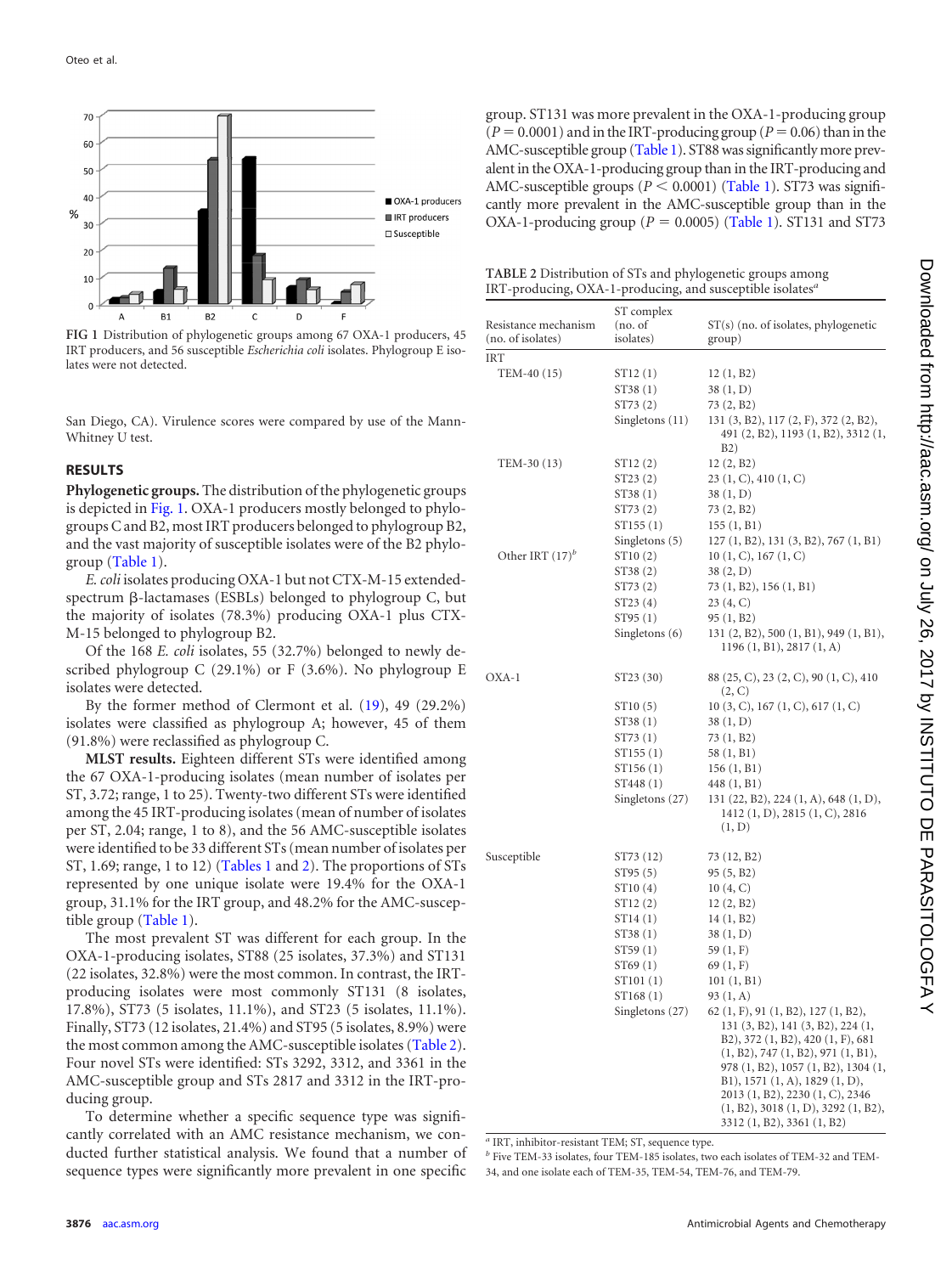isolates were detected in all seven participating hospitals, and ST88 was detected in five of them.

Isolates of ST131, ST73, and ST95 belonged to phylogroup B2, and isolates of ST88, ST23, and ST10 belonged to phylogroup C.

Most OXA-1- and CTX-M-15-producing isolates belonged to ST131 (18/25 isolates, 72%), while isolates producing only OXA-1 and not CTX-M-15 mainly belonged to ST88 (25/48 isolates, 52.1%).

All except four isolates of group B2 and ST131 (B2/ST131) belonged to serotype O25b, three of the non-O25b isolates (two IRT producers and one AMC-susceptible isolate) were serotype O16, and the other one was serotype non-O25b non-O16.

**Virulence factors.** To determine whether there was a relationship between virulence factors and resistance mechanisms, we thoroughly screened the isolates for 49 different VFs and analyzed their virulence relative to the AMC resistance mechanisms present. Data showing the virulence gene content among OXA-1-producing, IRT-producing, and AMC-susceptible isolates are summarized in [Table 3.](#page-4-0) Most of the 49 VFs studied were more frequently detected in the AMC-susceptible isolates than in the OXA-1- or IRT-producing isolates. Nineteen VFs were significantly associated with the AMC-susceptible group, whereas only six were associated with the OXA-1 group ( $P = 0.005$ ; [Table 3\)](#page-4-0). Overall, the AMC-susceptible group exhibited a significantly higher virulence score than the OXA-1 group (mean virulence score, 12.5 versus 8.3;  $P < 0.0001$ ). In relation to the AMC-susceptible group and the group producing IRTs, 12 VFs were significantly associated with the AMC-susceptible group, whereas only 1 was associated with the IRT group ( $P < 0.001$ ; [Table 3\)](#page-4-0); the AMC-susceptible group also exhibited a significantly higher virulence score than the IRT group (mean score, 12.5 versus 8.2; *P* 0.0001). Overall, these data suggest that AMC-susceptible isolates may have a high potential for virulence.

**Virulence factors in B2 and non-B2 isolates.** In order to determine whether there was a relationship between phylogroups and virulence gene content, we next analyzed these data relative to each phylogroup. All isolates, whether they were AMC susceptible or AMC resistant, that belonged to phylogroup B2 exhibited a higher number of VFs and, consequently, a higher virulence score than non-B2 strains (see Table S1 in the supplemental material). The highest virulence scores were observed in the group B2 AMCsusceptible isolates, which possessed a mean VF score of 13.5, whereas the non-B2 AMC-susceptible isolates had a mean VF score of 10.2 ( $P = 0.021$ ). The lowest virulence scores were observed in the non-B2 AMC-resistant isolates, and within this group, the OXA-1 and IRT producers possessed mean virulence scores of 7.7 and 7.3, respectively. The virulence gene content of the isolates belonging to phylogenetic groups B2 (53.4%) and non-B2 (46.6%) in relation to the AMC resistance mechanism is summarized in Table S1 in the supplemental material. Overall, we found that, as expected, phylogroup B2 contained the largest number of virulence factors and the highest virulence score.

**Virulence factors in isolates of the most prevalent sequence types.** To determine whether there was a relationship between the most prevalent clones detected and the virulence traits, we next performed a statistical analysis of these parameters, as shown in [Table 3.](#page-4-0) ST131 isolates exhibited virulence scores and a range of VFs (mean, 9.1; range, 5 to 13) similar to those of isolates belonging to ST88 (mean, 9.2; range, 5 to 13). ST73 isolates possessed the highest virulence score (mean, 13.2; range, 8 to 18). There were

more virulence factors statistically associated with B2/non-ST131 isolates than with B2/ST131 isolates (13 versus 6), and the virulence score was significantly higher for the former isolates (means, 12.5 and 9.1, respectively;  $P < 0.001$ ). In contrast, the analysis comparing B2/ST73 and B2/non-ST73 isolates revealed that the former had a significantly higher virulence score than the latter (means, 13.2 and 10.7, respectively;  $P = 0.003$ ) [\(Table 3\)](#page-4-0). In relation to the ST88 clone, C/ST88 isolates possessed a higher virulence score than C/non-ST88 isolates (means, 9.2 and 6.6, respectively;  $P = 0.004$ ) [\(Table 3\)](#page-4-0).

Among ST131 isolates, those of serotypes O16 and O25b showed similar virulence scores and ranges of VFs (mean scores, 9.3 [range, 7 to 12] and 9.2 [range 5 to 13], respectively).

#### **DISCUSSION**

To our knowledge, this is the first study comparing the population structure and virulence-associated genes of AMC-resistant *E. coli* isolates producing either IRTs or OXA-1 with those of AMC-susceptible isolates. Historically, the population of *E. coli*, both environmental and human associated, has been genetically very diverse [\(23\)](#page-6-22); however, the emergence and dissemination of multiresistant and virulent clones of ExPEC have recently been described [\(24,](#page-6-23) [25\)](#page-6-24) and have mainly been associated with the successful B2/ST131 clone [\(25,](#page-6-24) [26\)](#page-6-25). Our data suggest that AMC-resistant *E. coli* isolates have a different and less diverse population structure than AMC-susceptible *E. coli* isolates, mainly due to the OXA-1-producing isolates. The mechanism by which antibiotic consumption leads to the selection of certain clones is poorly understood; a recent study suggests that different clones of *E. coli* vary markedly in their response to antibiotics, despite comparable MICs; these results seem to support the ability of antibiotics to select certain successful clones [\(27\)](#page-6-26).

The association between antimicrobial resistance and virulence in *E. coli* is a controversial topic [\(9](#page-6-8)[–](#page-6-9)[11,](#page-6-10) [25,](#page-6-24) [26\)](#page-6-25). We observed an inverse relationship between resistance to AMC due to OXA-1 and IRT production and virulence potential. These results are in agreement with those of previous studies concluding that *E. coli* resistance to nonfluorinated quinolones, fluoroquinolones, or trimethoprim-sulfamethoxazole is associated with reductions in the virulence traits of the isolates [\(9](#page-6-8)[–](#page-6-9)[11\)](#page-6-10). In contrast, *E. coli* multiresistant and virulent clones have been described in past years  $(24-26)$  $(24-26)$  $(24-26)$ .

The pandemic clone B2/ST131, previously associated with multiple mechanisms of antibiotic resistance [\(25\)](#page-6-24), was predominant in the isolates producing both OXA-1 and IRTs, but it was uncommon in AMC-susceptible isolates. The virulence profile of B2/ST131 isolates observed in this study was similar to that of other B2/ST131 isolates in Spain producing other resistance mechanisms, such as an extended-spectrum  $\beta$ -lactamase [\(12,](#page-6-11) [13\)](#page-6-12). However, the virulence score of B2/ST131 isolates was lower than that of other B2 isolates not belonging to ST131 (means, 9.10 and 12.5, respectively), which were mainly found in the AMC-susceptible group. This finding is in agreement with that of a previous study suggesting that ST131 isolates could be less virulent than was previously supposed and less virulent than other B2/non-ST131 clones [\(14\)](#page-6-13).

Although the genetic diversity detected in AMC-susceptible isolates was great, the high prevalence of isolates belonging to the B2/ST73 clone in this AMC-susceptible group (21.4% of all susceptible isolates) is remarkable. The ST73 lineage has recently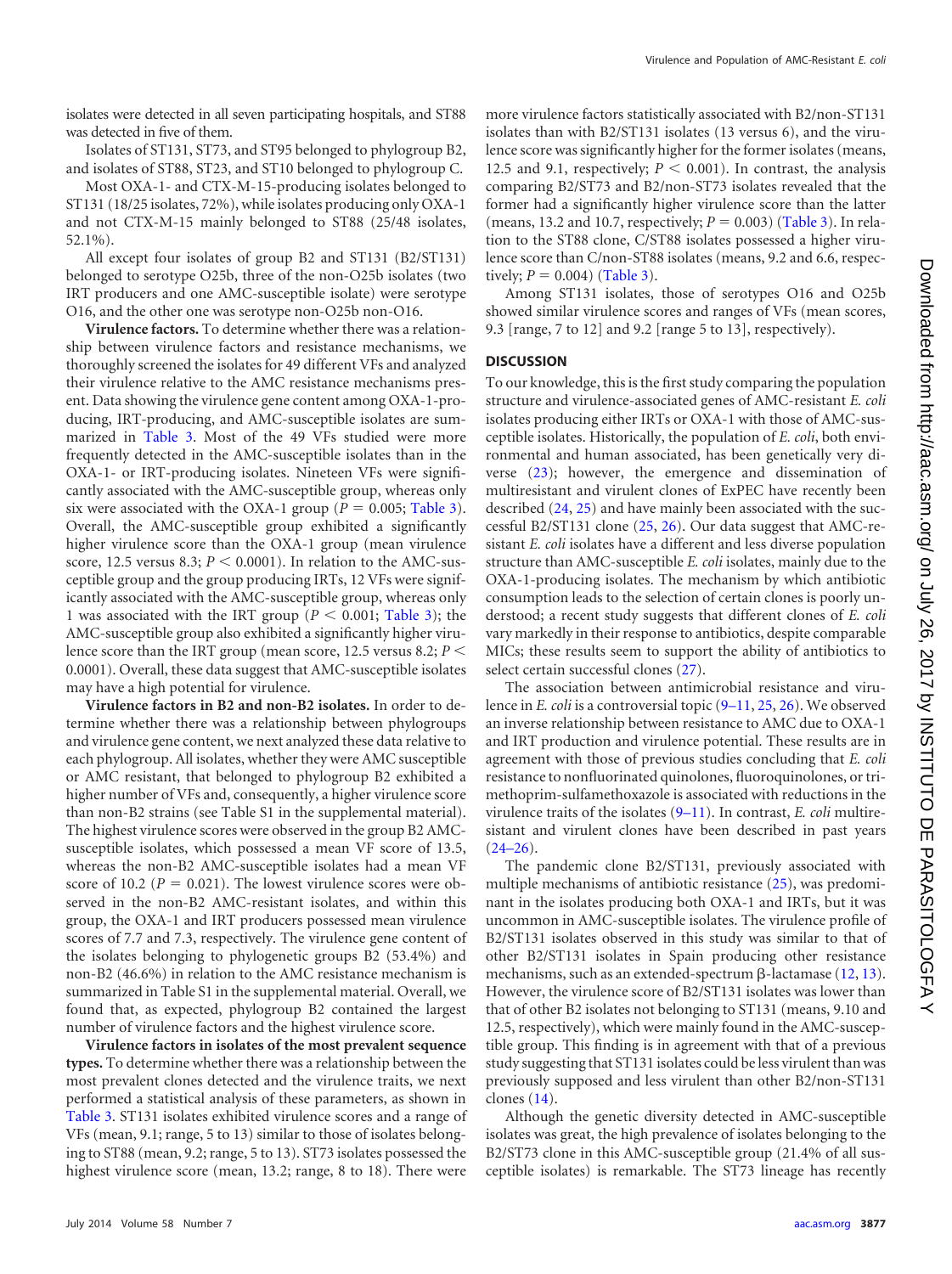<span id="page-4-0"></span>

| TABLE 3 Distribution of virulence determinants among IRT-producing, OXA-1-producing, and AMC-susceptible isolates |                                                                 |                              |                                                               |                                                         |                                               |                                              |                                                    |                                            |                            |                         |                                                                    |                                                                                     |                           |                        |                                             |
|-------------------------------------------------------------------------------------------------------------------|-----------------------------------------------------------------|------------------------------|---------------------------------------------------------------|---------------------------------------------------------|-----------------------------------------------|----------------------------------------------|----------------------------------------------------|--------------------------------------------|----------------------------|-------------------------|--------------------------------------------------------------------|-------------------------------------------------------------------------------------|---------------------------|------------------------|---------------------------------------------|
|                                                                                                                   |                                                                 |                              | No. (%) of the following isolates with virulence determinant: |                                                         |                                               |                                              |                                                    |                                            |                            | P value                 |                                                                    |                                                                                     |                           |                        |                                             |
| $\rm deteminant^a$<br>Virulence                                                                                   | Susceptible<br>$(n = 56)$                                       | $(XA-1)$<br>( <i>n</i> = 67) | $(n=45)$<br>IRT                                               | $B2/ST131$<br>( <i>n</i> = 33)                          | $/ST73$<br>= 18)<br>B2/<br>$\tilde{u}$        | $C/ST88$<br>( <i>n</i> = 25)                 | $(n = 53)$<br>B <sub>2</sub> /non-<br><b>ST131</b> | $(n = 68)$<br>B <sub>2</sub> /non-<br>ST73 | $C/non-ST88$<br>$(n = 23)$ | Susceptible<br>vs OXA-1 | $\begin{array}{l} \text{Susceptible} \\ \text{vs IRT} \end{array}$ | $\begin{array}{c} \texttt{B2/ST131}\text{ vs }\\ \texttt{B2/non-ST131} \end{array}$ | B2/non-ST73<br>B2/ST73 vs | vs B2/ST73<br>B2/ST131 | $\frac{\text{C}}{\text{C}/\text{non-ST88}}$ |
| Adhesins                                                                                                          |                                                                 | 15(22.4)                     |                                                               |                                                         |                                               |                                              |                                                    | 23(33.8)                                   |                            |                         |                                                                    |                                                                                     |                           |                        |                                             |
| $papC$<br>papA                                                                                                    | 20(35.7)<br>22(39.3)                                            | 31 (46.3)                    | 12 (26.7)<br>16(35.6)                                         | $\begin{array}{c} 7 \ (21.2) \\ 9 \ (27.3) \end{array}$ | $6(33.3)$<br>7(38.9)                          | 20(80)<br>10(40)                             | 22(41.5)<br>24(45.3)                               | 26(38.2)                                   | 2(8.7)<br>3(13)            |                         |                                                                    |                                                                                     |                           |                        | $<\!0.001$                                  |
| $p a p EF$                                                                                                        | 19(33.9)                                                        | 5(7.5)                       | 7(15.6)                                                       | 5(15.2)                                                 | 6(33.3)                                       | 1(4)                                         | 21 (39.6)                                          | 20(29.4)                                   | 2(8.7)                     | $0.001\,$               | 0.041                                                              | 0.018                                                                               |                           |                        |                                             |
| $papG$                                                                                                            | 20(35.7)                                                        | 11 $(16.4)$                  | 11(24.4)                                                      | 7(21.2)                                                 | $8\ (44.4)$                                   | 4(16)                                        | 22(41.5)                                           | 21(30.9)                                   | 1(4.3)                     | < 0.001                 |                                                                    |                                                                                     |                           |                        |                                             |
| $papG$ I                                                                                                          | (0)                                                             | 0(0)                         | (0)                                                           | (0)                                                     | $\begin{array}{c} 0 & 0 \\ 0 & 0 \end{array}$ | (0)                                          | (0)                                                | (0)                                        | 0(0)                       |                         |                                                                    |                                                                                     |                           |                        |                                             |
| $p a p G$ $\Gamma'$                                                                                               | $1\ (1.8)$                                                      | $0\ (0)$                     | (0)                                                           | (0)                                                     |                                               | (0)                                          | 1(1.9)                                             | 1(1.5)                                     | (0)                        |                         |                                                                    |                                                                                     |                           |                        |                                             |
| $papG\amalg$                                                                                                      | 5(8.9)                                                          | 6(9)                         | 10(22.2)                                                      | 5(15.2)                                                 | $4(22.2)$<br>$4(22.2)$                        | $1(4)$                                       | 12(22.6)                                           | 13 (19.1)                                  | (0)                        |                         |                                                                    |                                                                                     |                           |                        |                                             |
| papG III                                                                                                          | 14(25)                                                          | 6(9)                         | 1(2.2)                                                        | 2(6.1)                                                  |                                               | 4(16)                                        | 9(17)                                              | 7(10.3)                                    | 1(4.3)                     | 0.012                   | < 0.001                                                            |                                                                                     |                           |                        |                                             |
| $\mathit{f}\mathit{im}\mathit{H}$                                                                                 | 54 (96.4)                                                       | 63 (94)                      | 44 (97.8)                                                     | 33 (100)                                                | $18\ (100)$                                   | 25 (100)                                     | 53 (100)                                           | 68 (100)                                   | 18 (78.3)                  |                         |                                                                    |                                                                                     |                           |                        | 0.020                                       |
| afa                                                                                                               | 0(0)<br>$\begin{pmatrix} 0 \\ 0 \end{pmatrix}$                  | 11 $(16.4)$                  | 2(4.4)                                                        | 9(27.3)                                                 | (0)<br>(0)                                    | $1(4)$                                       | (0)<br>(0)                                         | 9(13.2)<br>2(2.9)                          | $2\ (8.7)$<br>(0)          | < 0.001<br>0.002        |                                                                    | < 0.001                                                                             |                           | 0.019                  | < 0.001                                     |
| $a\ensuremath{\mathit{faE8}}$<br>sfa                                                                              | 27 (48.2)                                                       | 22(32.8)<br>1(1.5)           | $1(2.2)$<br>4 (8.9)                                           | 2(6.1)<br>1(3)                                          |                                               | 19 (76)<br>(0)                               | 20(37.7)                                           | 15(22.1)                                   | 4(17.4)                    | < 0.001                 | < 0.001                                                            | < 0.001                                                                             |                           |                        | 0.046                                       |
| $\dot{f}ocG$                                                                                                      | 10 (17.9)                                                       | 15(22.4)                     | 4(28.9)                                                       | $8\ (24.2)$                                             | $6(33.3)$<br>10 $(55.6)$                      | $4(16)$                                      | 13(24.5)                                           | 11(16.2)                                   | 7(30.4)                    |                         |                                                                    |                                                                                     | 0.001                     | 0.035                  |                                             |
| $\rm f17$                                                                                                         | 0(0)                                                            | (0)                          | (0)                                                           | 1(3)                                                    | 1(5.6)                                        | (0)                                          | 3(5.7)                                             | 3(4.4)                                     | (0)                        |                         |                                                                    |                                                                                     |                           |                        |                                             |
| chG                                                                                                               | 5(8.9)                                                          | 0(0)                         | (0)                                                           | 16(48.5)                                                | $3\ (16.7)$                                   | 2(8)                                         | 9(17)                                              | 22(32.4)                                   | (0)                        | 0.013                   |                                                                    | 0.003                                                                               |                           |                        |                                             |
| iha                                                                                                               | 5(8.9)                                                          | 16(23.9)                     | 11 $(24.4)$                                                   | 5(15.2)                                                 | 6(33.3)                                       | 16 (64)                                      | 19 (35.8)                                          | 18 (26.5)                                  | 2(8.7)                     |                         |                                                                    | 0.049                                                                               |                           | 0.035                  | $<\!0.001$                                  |
| hra                                                                                                               | 27 (48.2)                                                       | 26(38.8)                     | 10(22.2)                                                      | 2(6.1)                                                  | 4(22.2)                                       | 11 (44)                                      | 16(30.2)                                           | 14(20.6)                                   | 7(30.4)                    |                         | $0.007\,$                                                          | 0.0071                                                                              |                           |                        |                                             |
| $bnn$                                                                                                             | 25(44.6)                                                        | 16(23.9)                     | 2(6.7)                                                        | (0)                                                     | 1(5.6)                                        | $1(4)$                                       | 1(1.9)                                             | $\begin{pmatrix} 0 \\ 0 \end{pmatrix}$     | 7(30.4)                    | 0.020                   | < 0.001                                                            |                                                                                     |                           |                        | 0.020                                       |
| $g a \! \! \! D$                                                                                                  | (0)                                                             | 2(3)                         | $1\ (4.4)$                                                    | 0(0)                                                    | 0(0)                                          | (0)                                          | (0)                                                | (0)                                        | (0)                        |                         |                                                                    |                                                                                     |                           |                        |                                             |
| Siderophores                                                                                                      |                                                                 |                              |                                                               |                                                         |                                               |                                              |                                                    |                                            |                            |                         |                                                                    |                                                                                     |                           |                        |                                             |
| fyuA                                                                                                              | 27 (48.2)                                                       | 27 (40.3)                    | 12 $(26.7)$                                                   | 19(57.6)                                                | 6(33.3)                                       | 7(28)                                        | 20(37.7)                                           | 33 (48.5)                                  | 11 (47.8)                  |                         | 0.039                                                              | 0.049                                                                               |                           |                        |                                             |
| $\it iro N$                                                                                                       | 28(50)                                                          | 21(31.3)                     | 10(22.2)                                                      | 5(15.2)                                                 | $8\ (44.4)$                                   | 12(48)                                       | 23(43.4)                                           | 20(29.4)                                   | 7(30.4)                    | 0.042                   | 0.006                                                              | 0.009                                                                               |                           | 0.041                  |                                             |
| ireA                                                                                                              | 9(16.1)                                                         | 1(1.5)                       | 3(6.7)                                                        | (0)                                                     | 5(27.8)                                       | (0)                                          | 11 (20.8)                                          | 6(8.8)                                     | (0)                        | 0.002                   |                                                                    | 0.006                                                                               | 0.047                     | 0.004                  |                                             |
| iutA                                                                                                              | 19(33.9)                                                        | 43 (64.2)                    | 20(44.4)                                                      | 19 (57.6)                                               | 6(33.3)                                       | 18(72)                                       | 16(30.2)                                           | 29(42.6)                                   | 8(34.8)                    | 0.001                   |                                                                    | 0.014                                                                               |                           |                        | 0.019                                       |
| hlyD<br>Toxins                                                                                                    | 16(28.6)                                                        | (6)(9)                       | 11 $(24.4)$                                                   | 6(18.2)                                                 | $8(44.4)$                                     | $1(4)$                                       | 20 (37.7)                                          | 18 (26.5)                                  | 1(4.3)                     | 0.003                   |                                                                    |                                                                                     |                           |                        |                                             |
| $h l \gamma F$                                                                                                    | 5(8.9)                                                          | 22(32.8)                     | 14(31.1)                                                      | 7(21.2)                                                 | (0)                                           | 12(48)                                       | 5(9.4)                                             | 12(17.6)                                   | 10(43.5)                   | 0.003                   | 0.010                                                              |                                                                                     |                           | 0.043                  |                                             |
| $\emph{cnf}$                                                                                                      | $4\ (7.1)$                                                      | 3(4.5)                       | $5(11.1)$                                                     | 2(6.1)                                                  |                                               | $2(8)$                                       | 5(9.4)                                             | 3(4.4)                                     | 1(4.3)                     |                         |                                                                    |                                                                                     | 0.032                     |                        |                                             |
| $cdtB$                                                                                                            | $4(7.1)$                                                        | $1\ (1.5)$                   | 3(6.7)                                                        | $\begin{pmatrix} 0 \\ 0 \end{pmatrix}$                  | $4(22.2)$<br>6 (33.3)                         | 0(0)                                         | 8(15.1)                                            | 2(2.9)                                     | (0)                        |                         |                                                                    | 0.021                                                                               | 0.001                     | $0.001$                |                                             |
| $clbB$                                                                                                            | 17(30.4)                                                        | 1(1.5)                       | 8(17.8)                                                       | 1(3)                                                    | $8(44.4)$                                     | $0\ (0)$                                     | 20(37.7)                                           | 13(19.1)                                   | 2(8.7)                     | < 0.001                 |                                                                    | < 0.001                                                                             | 0.035                     | < 0.001                |                                             |
| $c\hbar N$                                                                                                        | 31 (55.4)                                                       | 2(3)                         | 12 (26.7)                                                     | 2(6.1)                                                  | 17(94.4)                                      | $\begin{matrix} 0 & 0 \\ 0 & 0 \end{matrix}$ | 39 (73.6)                                          | 24(35.3)                                   | 1(4.3)                     | $<\!0.001$              | 0.004                                                              | < 0.001                                                                             | 0.026                     | < 0.001                |                                             |
| astA                                                                                                              | 6(10.7)                                                         | 1(1.5)                       | 7 (15.6)                                                      | (0)                                                     | $2\ (11.1)$                                   |                                              | 6(11.3)                                            | 4(5.9)                                     | 4(17.4)                    | 0.042                   |                                                                    |                                                                                     |                           |                        | 0.046                                       |
| $_{\nu at}$                                                                                                       | 11 (19.6)                                                       | 11 $(16.4)$                  | 11 $(24.4)$                                                   | 7(21.2)                                                 | 6(33.3)                                       | $3(12)$                                      | 16(30.2)                                           | 17(25)                                     | 1(4.3)                     |                         |                                                                    |                                                                                     |                           |                        |                                             |
| tsh                                                                                                               | 4(7.1)                                                          | (0)                          | $3\ (6.7)$                                                    | (0)                                                     | (0)                                           | (0)                                          | 3(5.7)                                             | 3(4.4)                                     | 3(13)                      | 0.032                   |                                                                    |                                                                                     |                           |                        |                                             |
| pic<br>sat                                                                                                        | 10 (17.9)<br>14(25)                                             | 22(32.8)<br>(0)              | 11 $(24.4)$<br>0(0)                                           | 23(69.7)<br>0(0)                                        | $8(44.4)$<br>6(33.3)                          | $3(12)$<br>0(0)                              | 12(22.6)<br>10(18.9)                               | 27(39.7)<br>4(5.9)                         | 1(4.3)<br>2(8.7)           | $<\!0.001$              | < 0.001                                                            | < 0.001<br>0.012                                                                    |                           |                        |                                             |
| Capsules                                                                                                          |                                                                 |                              |                                                               |                                                         |                                               |                                              |                                                    |                                            |                            |                         |                                                                    |                                                                                     | 0.005                     | 0.001                  |                                             |
| kpsM <sub>II</sub>                                                                                                | 36 (64.3)                                                       | 19(28.4)                     | 21 (46.7)                                                     | 15(45.5)                                                | 15(83.3)                                      | $4(16)$                                      | 41 (77.4)                                          | 36 (52.9)                                  | 5(21.7)                    | < 0.001                 |                                                                    | 0.005                                                                               | 0.029                     | 0.016                  |                                             |
| kpsM II K1                                                                                                        | 14(25)                                                          | 1(1.5)                       | 6(13.3)                                                       | 2(6.1)                                                  | (0)                                           | 1(4)                                         | 13(24.5)                                           | 15(22.1)                                   | 1(4.3)                     | < 0.001                 |                                                                    | 0.040                                                                               | 0.033                     |                        |                                             |
| kpsM II K2                                                                                                        | 8(14.3)                                                         | 14 $(20.9)$                  | 3(6.7)                                                        | 9(27.3)                                                 | $4(22.2)$<br>2(11.1)                          | 3(12)                                        | 9(17)                                              | 14(20.6)                                   | 3(13)                      |                         |                                                                    |                                                                                     |                           |                        |                                             |
| kpsM II K5                                                                                                        | $\begin{array}{c} 2\ (3.6) \\ 1\ (1.8) \\ 1\ (1.8) \end{array}$ | $1(1.5)$<br>$1(1.5)$         | 4(8.9)                                                        | (0)                                                     |                                               | $1(4)$                                       | 4(7.5)                                             | 2(2.9)                                     | 1(4.3)                     |                         |                                                                    |                                                                                     |                           |                        |                                             |
| kpsM III                                                                                                          |                                                                 |                              | 1(2.2)                                                        | $1(3)$                                                  | $\begin{array}{c} 0 & 0 \\ 0 & 0 \end{array}$ | 0(0)                                         | 1(1.9)                                             | 2(2.9)                                     | (0)                        |                         |                                                                    |                                                                                     |                           |                        |                                             |
| Miscellaneous<br>kpsM K15                                                                                         |                                                                 | 0(0)                         | 0(0)                                                          | 0(0)                                                    |                                               | 0(0)                                         | $1(1.9)$                                           | 1(1.5)                                     | (0)                        |                         |                                                                    |                                                                                     |                           |                        |                                             |
| iss                                                                                                               | 8(14.3)                                                         | 30(44.8)                     | 11 $(24.4)$                                                   | 4(12.1)                                                 |                                               | 18(72)                                       | 9(17)                                              | 12(17.6)                                   | 8(34.8)                    | 0.001                   |                                                                    |                                                                                     |                           |                        | 0.019                                       |
| cvaC                                                                                                              | $1\ (1.8)$                                                      | 15(22.4)                     | 1(2.2)                                                        | 2(6.1)                                                  | $1(5.6)$<br>0 (0)                             | 10(40)                                       | $1(1.9)$                                           | 3(4.4)                                     | $2\ (8.7)$                 |                         |                                                                    |                                                                                     |                           |                        | 0.019                                       |
| traT                                                                                                              | 16 (28.6)                                                       | 33(49.3)                     | 18(40)                                                        | 16(48.5)                                                | 6(33.3)                                       | 14 (56)                                      | 21 (39.6)                                          | 31 (45.6)                                  | 3(13)                      | 0.026                   |                                                                    |                                                                                     |                           |                        | 0.003                                       |
|                                                                                                                   |                                                                 |                              |                                                               |                                                         |                                               |                                              |                                                    |                                            |                            |                         |                                                                    |                                                                                     |                           |                        |                                             |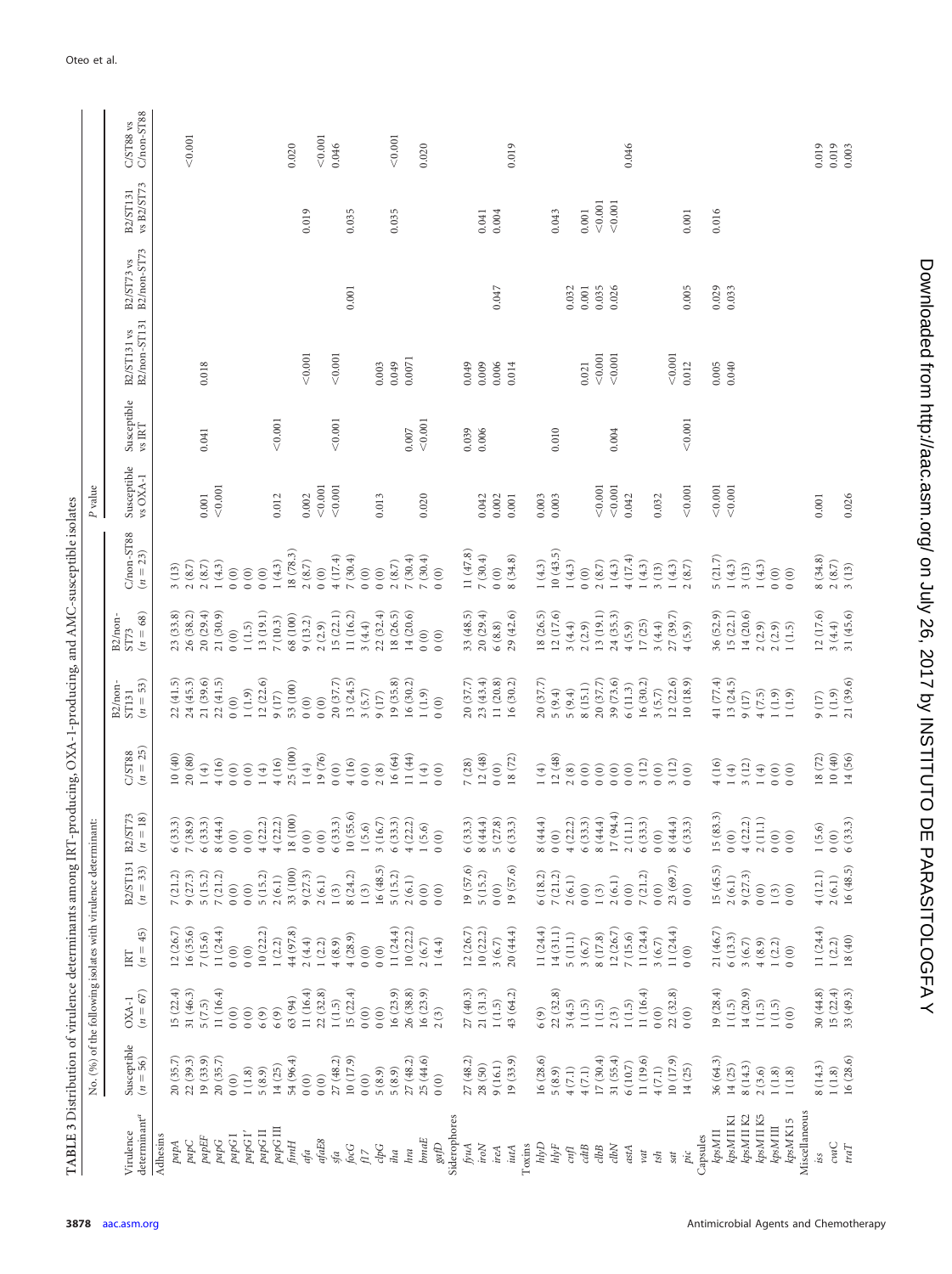| 0.004<br>< 0.001<br>0.003<br>< 0.001<br>< 0.001<br>< 0.001<br>$13.2 (8-18)$ $9.2 (5-13)$ $12.5 (4-19)$ $10.7 (4-19) 6.6 (1-15)$<br>Mean (range) 12.5 (1-19) 8.3 (1-13) 8.2 (2-17) 9.1 (5-13) |
|----------------------------------------------------------------------------------------------------------------------------------------------------------------------------------------------|
|                                                                                                                                                                                              |

plasmids), traT (serum resistance), rfc (O4 lipopolysaccharide synthesis), ompT (protease), fifc<sub>17</sub> (H7 flagellin variant), ibeA (invasion of brain endothelium), usp (uropathogenic-specific protein), and malX (pathogenici plasmids), traT (serum resistance), rfc (O4 lipopolysaccharide synthesis), ompT (protease), file<sub>ra</sub>; (H7 flagellin variant), iteA (invasion of brain endothelium), usp (uropathogenic-specific protein), and *malX* (pathogen <sup>7</sup> The virulence score was the number of virulence genes detected, adjusted for multiple detection of the *pap, sfa* and *foc, dbB* and *clbN,* and *kpsM II* operons. Virulence scores were compared by use of the Mann-Whit The virulence score was the number of virulence genes detected, adjusted for multiple detection of the *pap, sfa* and *foc, dbB* and *dbN*, and *kpsM II* operons. Virulence scores were compared by use of the Mann-Whitney U marker from the archetypal ExPEC strain CFT073). marker from the archetypal ExPEC strain CFT073).

(temperature-sensitive hemagglutinin-serine protease), sar(secreted autotransporter toxin), and pic (serine protease); siderophores fjuA (yersiniabactin), iutA (aerobactin), and ircAs capsule symthesis-associated genes kps groups II and III) specifically targeting the K1, K2, and K5 genes of group II capsules, as well as K15; and the miscellaneous VF genes iss (surface exclusion serum survival protein), *cwd* (collicin V from serum resistanc

temperature-sensitive hemagglutinin-serine protease),

groups II and III) specifically targeting the K1, K2, and K5 genes of group II capsules, as well as K15; and the miscellaneous VF genes iss (surface exclusion serum survival protein), cvaC (colicin V from serum resistance-

sat (secreted autotransporter toxin), and pic (serine protease); siderophores fyuA (yersiniabactin), intA (aerobactin), and iroN and ireA; capsule synthesis-associated genes kpsM

Virulence and Population of AMC-Resistant E. coli

been found to be one of the most prevalent STs in uropathogenic isolates in England (16.6% of 300 isolates) [\(28\)](#page-6-27) and in isolates causing spontaneous bacterial peritonitis and bacteremia in patients with cirrhosis in France (8% of 110 isolates) [\(29\)](#page-6-28). Most ST73 isolates were antibiotic susceptible, in accordance with the findings of previous studies [\(28,](#page-6-27) [29\)](#page-6-28); however, ST73 has also been associated with the production of ESBLs of the CTX-M type in Egypt and Japan [\(30](#page-6-29) , [31\)](#page-6-30). In addition, our study showed that isolates belonging to ST73 exhibited the highest virulence score (mean, 13.2; [Table 3\)](#page-4-0), in agreement with the findings of another study showing that ST73 was one of the most virulent clones detected in the United Kingdom [\(28\)](#page-6-27). Although several authors have demonstrated that the overall virulence score of an *E. coli* isolate is directly related to its ability to cause invasive infections and lethality [\(32](#page-7-0) , [33\)](#page-7-1), a single, specific VF may enhance the virulence potential of a defined strain [\(34,](#page-7-2) [35\)](#page-7-3) beyond the virulence score.

As we described previously ( [5\)](#page-6-4), 37.3% of the OXA-1-producing isolates belonged to ST88. ST88 has also been described in association with chromosome-mediated AmpC overproduction in a French hospital [\(36\)](#page-7-4), but so far its virulence profile had not been reported. Our ST88 isolates belonged to the recently proposed phylogroup C, and they possessed a high virulence score (mean, 9.2). Most of the virulence-associated traits of isolates belonging to ST88 were adhesins, protectins, and siderophores that may facilitate persistence and survival in adverse circumstances. Phylogroup C has previously been identified in a virulent strain causing an outbreak in a neonatal ward [\(37\)](#page-7-5). Interestingly, in this study, 30% of *E. coli* isolates belonged to phylogroup C, mainly due to the reclassification of prevalent clonal complexes ST10 and ST23 [\(Table 2\)](#page-2-1) previously classified as phylogroup A by the former method of Clermont et al. [\(19\)](#page-6-18). In this study, carried out in clinical isolates, phylogroup A was very uncommon (2.4%), in contrast to the 18 to 28% prevalence described previously in two different collections of human fecal isolates [\(15\)](#page-6-14).

**Concluding remarks.** Our findings suggest that IRT- and OXA-1-producing *E. coli* isolates resistant to AMC have a population structure different from and less diverse than that of AMCsusceptible clinical *E. coli* isolates, mainly due to OXA-1 producers. AMC-susceptible isolates had more VFs than AMC-resistant isolates. We also provide information about the higher numbers of virulence traits in the B2/ST73 clone than the B2/ST131 and C/ST88 clones.

## **ACKNOWLEDGMENTS**

This study was supported by the Plan Nacional de  $I+D+i$  2008-2011 and the Instituto de Salud Carlos III, Subdirección General de Redes y Centros de Investigación Cooperativa, Ministerio de Economía y Competitividad, Spanish Network for Research in Infectious Diseases (REIPI RD12/0015). The study was cofinanced by the European Development Regional Fund (ERDF; A way to achieve Europe) and the Fondo de Investigación Sanitaria (grant PI09/0917).

We thank the Genomics Unit of the Centro Nacional de Microbiología for support with DNA sequencing and James R. Johnson and Brian D. Johnston (Department of Veterans Affairs Medical Center, University of Minnesota, Minneapolis, MN) for providing us with advice for the detection of the virulence factors and some of the positive-control strains used in this study.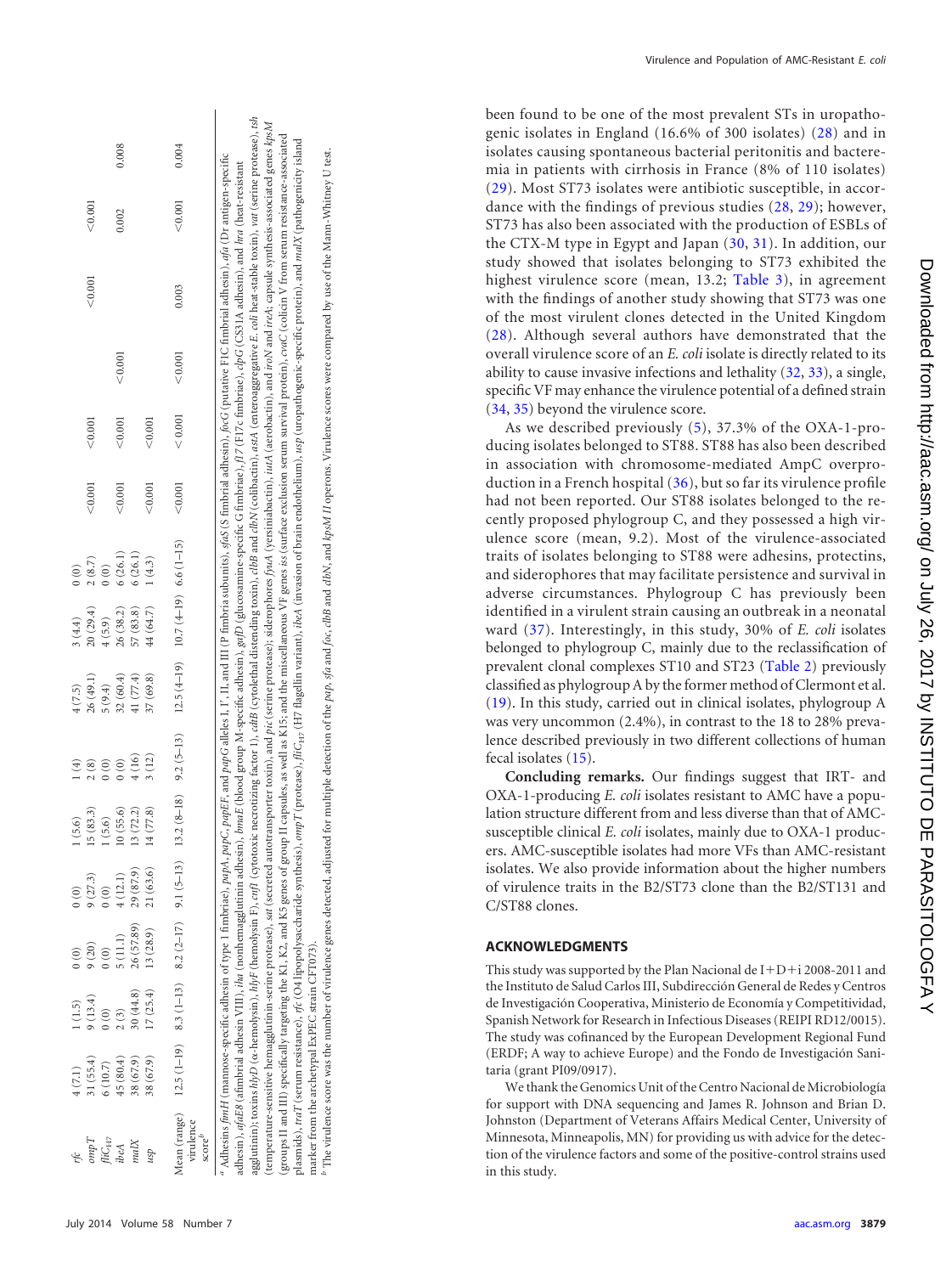## <span id="page-6-0"></span>**REFERENCES**

- 1. **Oteo J, Lázaro E, de Abajo FJ, Baquero F, Campos J, and Spanish Members of EARSS.** 2005. Antimicrobial-resistant invasive *Escherichia coli*, Spain. Emerg. Infect. Dis. **1:**546 –553. [http://dx.doi.org/10.3201](http://dx.doi.org/10.3201/eid1104.040699) [/eid1104.040699.](http://dx.doi.org/10.3201/eid1104.040699)
- <span id="page-6-1"></span>2. **Campos J, Ferech M, Lázaro E, de Abajo F, Oteo J, Stephens P, Goossens H.** 2007. Surveillance of outpatient antibiotic consumption in Spain according to sales data and reimbursement data. J. Antimicrob. Chemother. **60:**698 –701. [http://dx.doi.org/10.1093/jac/dkm248.](http://dx.doi.org/10.1093/jac/dkm248)
- <span id="page-6-2"></span>3. **Mimica Matanovic S, Bergman U, Vukovic D, Wettermark B, Vlahovic-Palcevski V.** 2010. Impact of restricted amoxicillin/clavulanic acid use on *Escherichia coli* resistance-antibiotic DU90% profiles with bacterial resistance rates: a visual presentation. Int. J. Antimicrob. Agents **36:**369 –373. [http://dx.doi.org/10.1016/j.ijantimicag.2010.05.019.](http://dx.doi.org/10.1016/j.ijantimicag.2010.05.019)
- <span id="page-6-3"></span>4. **Oteo J, Campos J, Lázaro E, Cuevas O, García-Cobos S, Pérez-Vázquez M, de bajo FJ, Spanish Members of EARSS.** 2008. Increased amoxicillinclavulanic acid resistance in *Escherichia coli* blood isolates, Spain. Emerg. Infect. Dis. **14:**1259 –1262. [http://dx.doi.org/10.3201/eid1408.071059.](http://dx.doi.org/10.3201/eid1408.071059)
- <span id="page-6-4"></span>5. **Ortega A, Oteo J, Aranzamendi-Zaldumbide M, Bartolomé RM, Bou G, Cercenado E, Conejo MC, González-López JJ, Marín M, Martínez-Martínez L, Merino M, Navarro F, Oliver A, Pascual A, Rivera A, Rodríguez-Baño J, Weber I, Aracil B, Campos J.** 2012. Spanish multicenter study of the epidemiology and mechanisms of amoxicillinclavulanate resistance in *Escherichia coli*. Antimicrob. Agents Chemother. **12:**576 –581. [http://dx.doi.org/10.1128/AAC.06393-11.](http://dx.doi.org/10.1128/AAC.06393-11)
- <span id="page-6-5"></span>6. **Rodríguez-Baño J, Oteo J, Ortega A, Villar M, Conejo MC, Bou G, Aranzamendi-Zaldumbide M, Cercenado E, Gurguí M, Martínez-Martínez L, Merino M, Rivera A, Oliver A, Weber I, Pascual A, Bartolomé RM, Gónzalez-López JJ, Campos J.** 2013. Epidemiological and clinical complexity of amoxicillin-clavulanate-resistant *Escherichia coli*. J. Clin. Microbiol. **51:**2414 –2417. [http://dx.doi.org/10.1128/JCM](http://dx.doi.org/10.1128/JCM.00999-13) [.00999-13.](http://dx.doi.org/10.1128/JCM.00999-13)
- <span id="page-6-6"></span>7. **Moreno E, Prats G, Planells I, Planes AM, Perez T, Andreu A.** 2006. Characterization of *Escherichia coli* isolates derived from phylogenetic groups A and B1 causing extraintestinal infection. Enferm. Infecc. Microbiol. Clin. **24:**483– 489. (In Spanish.) [http://dx.doi.org/10.1157/13092463.](http://dx.doi.org/10.1157/13092463)
- <span id="page-6-7"></span>8. **Duriez P, Clermont O, Bonacorsi S, Bingen E, Chaventre A, Elion J, Picard B, Denamur E.** 2001. Commensal *Escherichia coli* isolates are phylogenetically distributed among geographically distinct human populations. Microbiology **147:**1671–1676.
- <span id="page-6-8"></span>9. **Moreno E, Prats G, Sabaté M, Pérez T, Johnson JR, Andreu A.** 2006. Quinolone, fluoroquinolone and trimethoprim/sulfamethoxazole resistance in relation to virulence determinants and phylogenetic background among uropathogenic *Escherichia coli*. J. Antimicrob. Chemother. **57:** 204 –211. [http://dx.doi.org/10.1093/jac/dki468.](http://dx.doi.org/10.1093/jac/dki468)
- <span id="page-6-9"></span>10. **Horcajada JP, Soto S, Gajewski A, Smithson A, Jiménez de Anta MT, Mensa J, Vila J, Johnson JR.** 2005. Quinolone-resistant uropathogenic *Escherichia coli* strains from phylogenetic group B2 have fewer virulence factors than their susceptible counterparts. J. Clin. Microbiol. **43:**2962– 2964. [http://dx.doi.org/10.1128/JCM.43.6.2962-2964.2005.](http://dx.doi.org/10.1128/JCM.43.6.2962-2964.2005)
- <span id="page-6-10"></span>11. **Vila J, Simon K, Ruiz J, Horcajada JP, Velasco M, Barranco M, Moreno A, Mensa J.** 2002. Are quinolone-resistant uropathogenic *Escherichia coli* less virulent? J. Infect. Dis. **186:**1039 –1042. [http://dx.doi.org/10.1086](http://dx.doi.org/10.1086/342955) [/342955.](http://dx.doi.org/10.1086/342955)
- <span id="page-6-11"></span>12. **Blanco J, Mora A, Mamani R, López C, Blanco M, Dahbi G, Herrera A, Blanco JE, Alonso MP, García-Garrote F, Chaves F, Orellana MÁ, Martínez-Martínez L, Calvo J, Prats G, Larrosa MN, González-López JJ, López-Cerero L, Rodríguez-Baño J, Pascual A.** 2011. National survey of *Escherichia coli* causing extraintestinal infections reveals the spread of drug-resistant clonal groups O25b:H4-B2-ST131, O15:H1-D-ST393 and CGA-D-ST69 with high virulence gene content in Spain. J. Antimicrob. Chemother. **66:**2011–2121. [http://dx.doi.org/10.1093/jac/dkr235.](http://dx.doi.org/10.1093/jac/dkr235)
- <span id="page-6-12"></span>13. **Coelho A, Mora A, Mamani R, López C, González-López JJ, Larrosa MN, Quintero-Zarate JN, Dahbi G, Herrera A, Blanco JE, Blanco M, Alonso MP, Prats G, Blanco J.** 2011. Spread of *Escherichia coli* O25b:H4- B2-ST131 producing CTX-M-15 and SHV-12 with high virulence gene content in Barcelona (Spain). J. Antimicrob. Chemother. **66:**517–526. [http://dx.doi.org/10.1093/jac/dkq491.](http://dx.doi.org/10.1093/jac/dkq491)
- <span id="page-6-13"></span>14. **Lavigne JP, Vergunst AC, Goret L, Sotto A, Combescure C, Blanco J, O'Callaghan D, Nicolas-Chanoine MH.** 2012. Virulence potential and genomic mapping of the worldwide clone *Escherichia coli* ST131. PLoS One **7:**e34294. [http://dx.doi.org/10.1371/journal.pone.0034294.](http://dx.doi.org/10.1371/journal.pone.0034294)
- <span id="page-6-14"></span>15. **Clermont O, Christenson JK, Denamur E, Gordon DM.** 2013. The Clermont *Escherichia coli* phylo-typing method revisited: improvement of specificity and detection of new phylo-groups. Environ. Microbiol. Rep. **5:**58 – 65. [http://dx.doi.org/10.1111/1758-2229.12019.](http://dx.doi.org/10.1111/1758-2229.12019)
- <span id="page-6-15"></span>16. **Woodford N, Turton JF, Livermore DM.** 2011. Multiresistant Gramnegative bacteria: the role of high-risk clones in the dissemination of antibiotic resistance. FEMS Microbiol. Rev. **35:**736 –755. [http://dx.doi.org](http://dx.doi.org/10.1111/j.1574-6976.2011.00268.x) [/10.1111/j.1574-6976.2011.00268.x.](http://dx.doi.org/10.1111/j.1574-6976.2011.00268.x)
- <span id="page-6-16"></span>17. **Clermont O, Lavollay M, Vimont S, Deschamps C, Forestier C, Branger C, Denamur E, Arlet G.** 2008. The CTX-M-15-producing *Escherichia coli* diffusing clone belongs to a highly virulent B2 phylogenetic subgroup. J. Antimicrob. Chemother. **61:**1024 –1028. [http://dx.doi.org/10.1093/jac](http://dx.doi.org/10.1093/jac/dkn084) [/dkn084.](http://dx.doi.org/10.1093/jac/dkn084)
- <span id="page-6-17"></span>18. **Clermont O, Johnson JR, Menard M, Denamur E.** 2007. Determination of *Escherichia coli* O types by allele-specific polymerase chain reaction: application to the O types involved in human septicemia. Diagn. Microbiol. Infect. Dis. **57:**129 –136. [http://dx.doi.org/10.1016/j.diagmicrobio](http://dx.doi.org/10.1016/j.diagmicrobio.2006.08.007) [.2006.08.007.](http://dx.doi.org/10.1016/j.diagmicrobio.2006.08.007)
- <span id="page-6-18"></span>19. **Clermont O, Bonacorsi S, Bingen E.** 2000. Rapid and simple determination of the *Escherichia coli* phylogenetic group. Appl. Environ. Microbiol. **66:**4555– 4558. [http://dx.doi.org/10.1128/AEM.66.10.4555-4558.2000.](http://dx.doi.org/10.1128/AEM.66.10.4555-4558.2000)
- <span id="page-6-19"></span>20. **Sannes MR, Kuskowski MA, Owens K, Gajewski A, Johnson JR.** 2004. Virulence factor profiles and phylogenetic background of *Escherichia coli* isolates from veterans with bacteremia and uninfected control subjects. J. Infect. Dis. **190:**2121–2128. [http://dx.doi.org/10.1086/425984.](http://dx.doi.org/10.1086/425984)
- <span id="page-6-20"></span>21. **Johnson JR, Stell AL.** 2000. Extended virulence genotypes of *Escherichia coli* strains from patients with urosepsis in relation to phylogeny and host compromise. J. Infect. Dis. **181:**261–272. [http://dx.doi.org/10.1086](http://dx.doi.org/10.1086/315217) [/315217.](http://dx.doi.org/10.1086/315217)
- <span id="page-6-21"></span>22. **Johnson JR, Johnston B, Kuskowski MA, Nougayrede JP, Oswald E.** 2008. Molecular epidemiology and phylogenetic distribution of the *Escherichia coli* pks genomic island. J. Clin. Microbiol. **46:**3906 –3911. [http://dx](http://dx.doi.org/10.1128/JCM.00949-08) [.doi.org/10.1128/JCM.00949-08.](http://dx.doi.org/10.1128/JCM.00949-08)
- <span id="page-6-22"></span>23. **González-González A, Sánchez-Reyes LL, Delgado Sapien G, Eguiarte LE, Souza V.** 2013. Hierarchical clustering of genetic diversity associated to different levels of mutation and recombination in *Escherichia coli*: a study based on Mexican isolates. Infect. Genet. Evol. **13:**187–197. [http:](http://dx.doi.org/10.1016/j.meegid.2012.09.003) [//dx.doi.org/10.1016/j.meegid.2012.09.003.](http://dx.doi.org/10.1016/j.meegid.2012.09.003)
- <span id="page-6-23"></span>24. **Mihaila L, Wyplosz B, Clermont O, Garry L, Hipeaux MC, Vittecoq D, Dussaix E, Denamur E, Branger C.** 2010. Probable intrafamily transmission of a highly virulent CTX-M-3-producing *Escherichia coli* belonging to the emerging phylogenetic subgroup D2 O102-ST405 clone. J. Antimicrob. Chemother. **65:**1537–1539. [http://dx.doi.org/10.1093/jac/dkq155.](http://dx.doi.org/10.1093/jac/dkq155)
- <span id="page-6-24"></span>25. Oteo J, Pérez-Vázquez M, Campos J. 2010. Extended-spectrum ß-lactamase producing *Escherichia coli*: changing epidemiology and clinical impact. Curr. Opin. Infect. Dis. **23:**320 –326. [http://dx.doi.org/10.1097/QCO](http://dx.doi.org/10.1097/QCO.0b013e3283398dc1) [.0b013e3283398dc1.](http://dx.doi.org/10.1097/QCO.0b013e3283398dc1)
- <span id="page-6-25"></span>26. **Clermont O, Lavollay M, Vimont S, Deschamps C, Forestier C, Branger C, Denamur E, Arlet G.** 2008. The CTX-M-15-producing *Escherichia coli* diffusing clone belongs to a highly virulent B2 phylogenetic subgroup. J. Antimicrob. Chemother. **61:**1024 –1028. [http://dx.doi.org/10.1093/jac](http://dx.doi.org/10.1093/jac/dkn084) [/dkn084.](http://dx.doi.org/10.1093/jac/dkn084)
- <span id="page-6-27"></span><span id="page-6-26"></span>27. **Stewart B, Rozen DE.** 2012. Genetic variation for antibiotic persistence in *Escherichia coli*. Evolution **66:**933–939. [http://dx.doi.org/10.1111/j.1558](http://dx.doi.org/10.1111/j.1558-5646.2011.01467.x) [-5646.2011.01467.x.](http://dx.doi.org/10.1111/j.1558-5646.2011.01467.x)
- 28. **Gibreel TM, Dodgson AR, Cheesbrough J, Fox AJ, Bolton FJ, Upton M.** 2012. Population structure, virulence potential and antibiotic susceptibility of uropathogenic *Escherichia coli* from northwest England. J. Antimicrob. Chemother. **67:**346 –356. [http://dx.doi.org/10.1093/jac/dkr451.](http://dx.doi.org/10.1093/jac/dkr451)
- <span id="page-6-28"></span>29. **Bert F, Johnson JR, Ouattara B, Leflon-Guibout V, Johnston B, Marcon E, Valla D, Moreau R, Nicolas-Chanoine MH.** 2010. Genetic diversity and virulence profiles of *Escherichia coli* isolates causing spontaneous bacterial peritonitis and bacteremia in patients with cirrhosis. J. Clin. Microbiol. **48:**2709 –2714. [http://dx.doi.org/10.1128/JCM.00516-10.](http://dx.doi.org/10.1128/JCM.00516-10)
- <span id="page-6-29"></span>30. **Fam N, Leflon-Guibout V, Fouad S, Aboul-Fadl L, Marcon E, Desouky D, El-Defrawy I, Abou-Aitta A, Klena J, Nicolas-Chanoine MH.** 2011. CTX-M-15-producing *Escherichia coli* clinical isolates in Cairo (Egypt), including isolates of clonal complex ST10 and clones ST131, ST73, and ST405 in both community and hospital settings. Microb. Drug Resist. **17:**67–73. [http://dx.doi.org/10.1089/mdr.2010.0063.](http://dx.doi.org/10.1089/mdr.2010.0063)
- <span id="page-6-30"></span>31. **Suzuki S, Shibata N, Yamane K, Wachino J, Ito K, Arakawa Y.** 2009. Change in the prevalence of extended-spectrum-beta-lactamase-